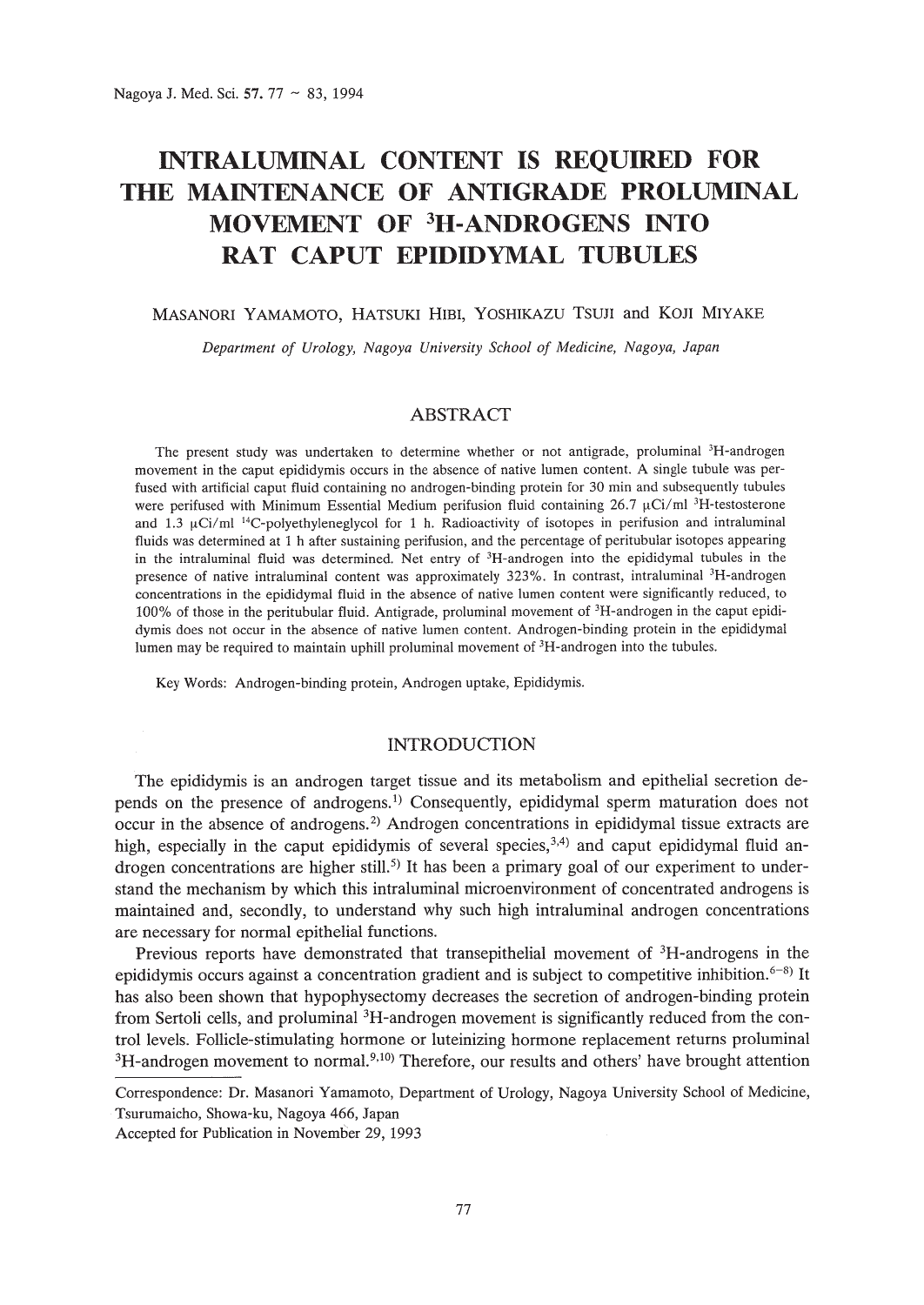to androgen-binding protein as the putative regulator of the epididymal androgen uptake.

Recently, we have reported that metabolic inhibitors completely eliminated this antigrade or uphill aspect of proluminal androgen movement and suggested that an energy dependent mechanism may be involved in the epididymal androgen uptake.<sup>11</sup>) However, we are very hesitant to accept the concept that an active transport process of steroids exists in the epididymis, because a vast amount of information reflects that steroids should diffuse across the cell membranes. 12,13)

The next experiment that we should do is to determine whether or not antigrade proluminal movement of 3H-androgen in the caput epididymis is still maintained when intraluminal native fluids are replaced by artificial perfusion fluid not containing androgen-binding protein. If androgen-binding protein is important in androgen movement, and if native luminal content is replaced by an artificial caput fluid, uphill movement of 3H-androgen into the intraluminal compartment should be eliminated. We here report the first direct evidence for the need for the presence of intraluminal content to maintain the uphill movement.

# MATREIALS AND METHODS

#### *In Vivo Microperjusion*

Adult, male rats (520-680 gm) were anesthetized with intraperitoneal injections of inactin (sodium 5-ethyl-5-(1-methyipropyl)-2-thiobarbiturate, Byk Guilden Konstanz, Hamburg, Germany; 100 mg/kg body weight) and prepared for micropuncture as previously described.<sup>6,7)</sup> In the present procedure, the caput epididymis was immobilized by surrounding it with 2% agar. An exposed portion of the tunica albuginea was incised with microscissors to present the underlying epididymal tubules. One tubule was selected for perfusion and micropunctured with a sharpened glass micropipette (75- $\mu$ m tip) attached to a micromanipulator. The micropipette was attached to a 100-µl glass syringe by a length of polyethylene cannula. The perfusion system was filled with artificial caput fluid (Table 1) stained with 0.3% lissamine-green. Composition of the fluids was based on available analytical results describing epididymal fluids.<sup>14)</sup> Glycerylphosphorylcholine was not included because of the difficulty in rendering it cadmium-free. The perfusion system was driven by a multispeed infusion pump (Model 341B, Sage Instruments, Cambridge, MA) at a rate of 225 nl/min. This was done to allow sufficient tubule perfusion in a reasonable amount of time. This perfusion rate did not cause tubule distention observable under the dissecting microscope. Perfusion of the tubule continued for 30 min.

Table 1. Concentrations of Compounds Used in Perfusion Fluids for the Caput Epididymis.

|                                 | Artificial Caput Epididymal Fluid |  |
|---------------------------------|-----------------------------------|--|
| Compound                        | Concentration (mM)                |  |
| NaCl                            | 100                               |  |
| KHCO,                           | 25                                |  |
| Mannitol                        | 80                                |  |
| Bovine Serum<br>Albumin (mq/ml) | 30                                |  |
| PIPES buffer                    | 30                                |  |
|                                 |                                   |  |

 $[mOsm] = 360, pH = 6.5$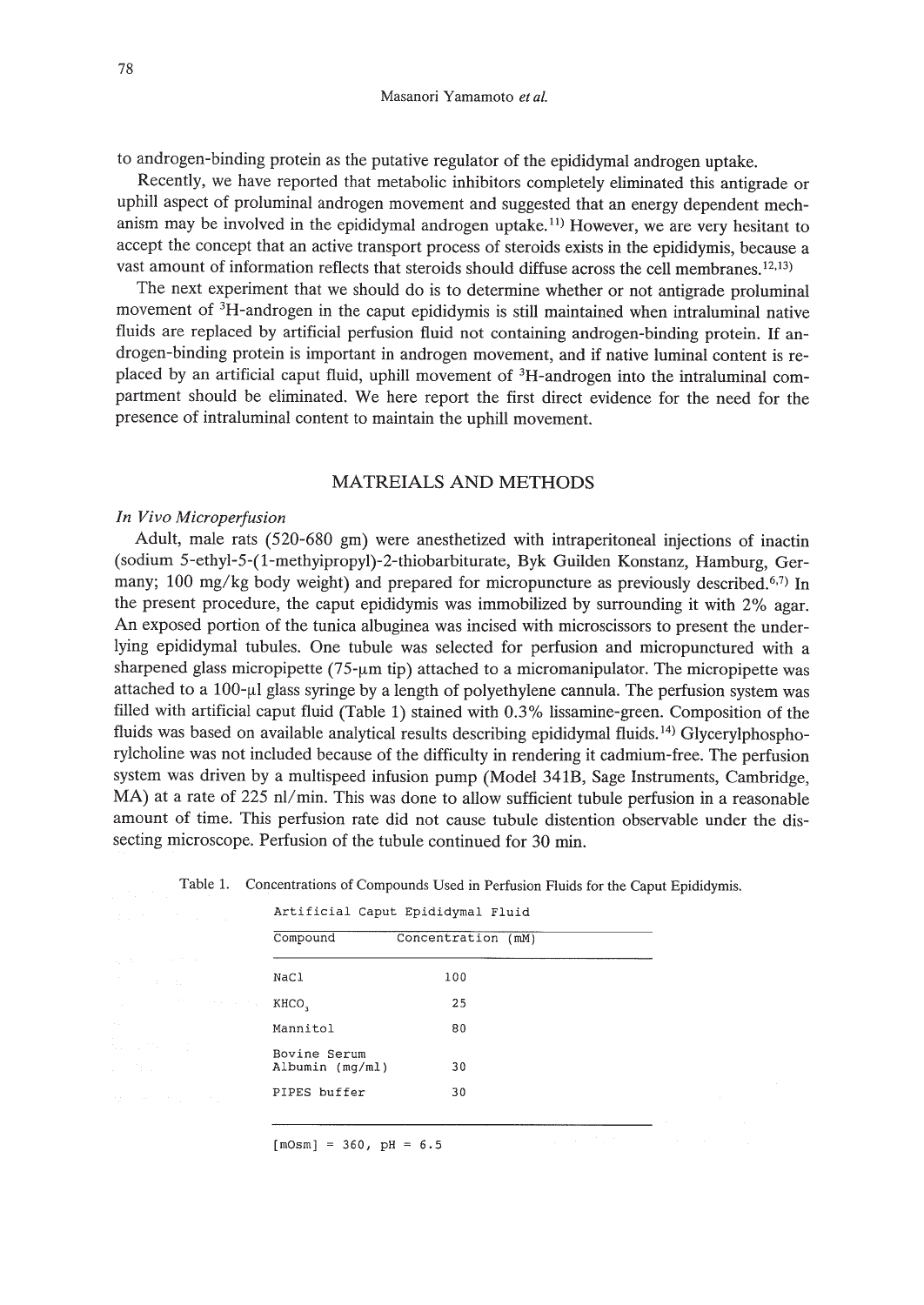#### *In Vivo Microperijusion*

Thirty minutes after beginning the sustaining tubule perfusion, the intraluminal perfusion was halted and the animal began receiving the priming perifusion around the caput epididymal tubules.' The perfused tubule was maintained in this "stop flow" condition during perifusion. A  $150$ - $\mu$ m tip micropipette was used to puncture directly through the epididymal tunica, and the pipette tip was left in the interstitial space. The perifusion fluid consisted of 0.3% lissaminegreen-dyed solution including Minimum Essential Medium (pH 7.0 to 7.4; Gibco Laboratories, Grand Island, NY). Three ml of this fluid contained 80  $\mu$ Ci <sup>3</sup>H-testosterone and 4.0  $\mu$ Ci <sup>14</sup>Cpolyethyleneglycol (PEG). The perifusion pump was set for a priming infusion at a rate of 6  $\mu$ / min for 15 min. Subsequently, a sustaining perifusion rate was set at 2  $\mu$ /min for the remainder of the experiment. The perifusion continued for one hour.

A specific order must be followed at fluid collection. First, the microperfusion pipette must be withdrawn. The small tip of the pipette makes such a small hole in the tunica and the tubule that they reseal, and no detectable leakage occurs. The microperfusion micromanipulator then becomes the micropuncture micromanipulator, and  $75-\mu m$ -tip micropipettes are used to micropuncture separately, first, the interstitial compartment, then, the lumen of the perfused tubule. Radioactivity of 3H-androgen and 14C-PEG in the perifusion and intraluminal fluids is determined, and the percentage of peritubular <sup>3</sup>H-androgen and <sup>14</sup>C-PEG appearing in the intraluminal fluid is calculated.

The perfused lumen fluid had the same exposure to the outside  ${}^{3}H$ -androgen as did the normal perifusion system, which has been previously described.<sup>6,7)</sup> These perfusion/perifusion experiments established values for net entry of 3H-androgen into epididymal tubules that have been perfused with a defined fluid not containing androgen-binding protein. Since <sup>14</sup>C-PEG is essentially excluded by the blood-testis barrier,  $6.7$  it was included in the perifusion fluid as a dilution marker for the perifusion fluid as well as a marker for contamination of intraluminal fluids by the peritubular fluid. All intraluminal <sup>3</sup>H-testosterone data were corrected for contamination following <sup>14</sup>C-PEG.<sup>9,10)</sup>

# *Data Analysis*

Chauvenet's criterion was applied to all the data. 15) They are presented as mean and SEM. The significance of differences between perifusion alone and perfusion followed by perifusion experiments was assessed by the Wilcoxon rank sum test ( $p < 0.05$ ) because data were not normally distributed.

# RESULTS

Although 3H-testosterone was the steroid perifused around the tubules, it is known that the radioactivity subsequently detected in the various fluids becomes associated with other androgens as well<sup>10,13</sup>); thus, the present report will refer to <sup>3</sup>H-androgen(s) in the various fluids rather than to 3H-testosterone itself.

Isotopes remaining in the peritubular fluids were generally stable between the two experimental groups (Figs. 1 and 2). In the perifusion-alone experiment, concentrations of 14C-PEG and <sup>3</sup>H-androgen remaining around the tubules were 74.6  $\pm$  5.9% and 22.5  $\pm$  3.7%, respectively (Figs. 1 and 2). In the perfusion followed by perifusion experiment, concentrations of 14C-PEG and <sup>3</sup>H-androgen remaining around the tubules were 73.2  $\pm$  2.7% and 21.5  $\pm$  1.0%, respectively (Figs. 1 and 2).

After 1-h perifusion of the epididymal tubules of the control rats,  $323.4 \pm 73.2\%$  of peritu-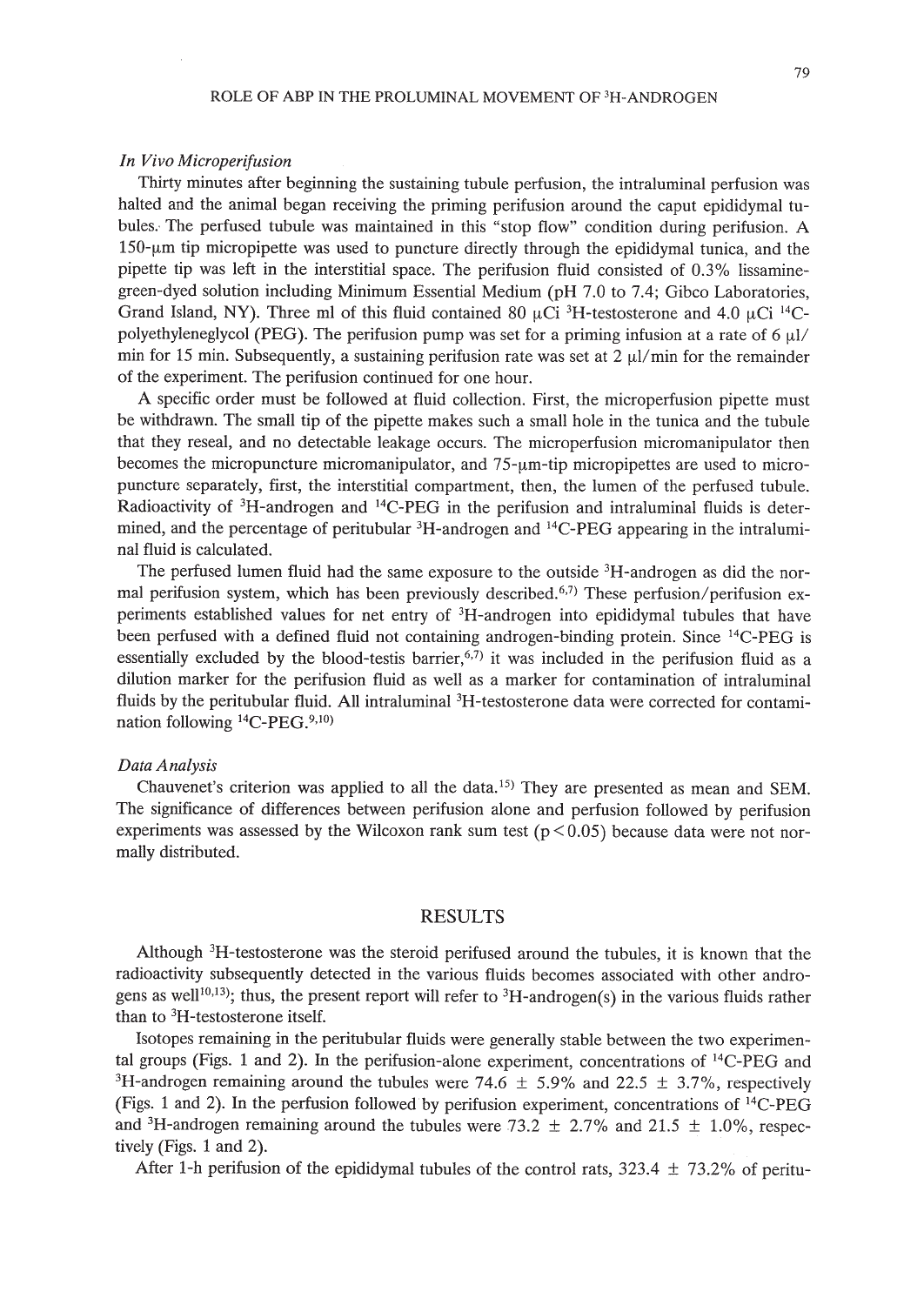bular 3H-androgen concentrations appeared in the intraluminal fluid (Fig. 3). **In** contrast, 3Handrogen concentrations entering the lumen of the epididymal tubules after completion of 30 min perfusion followed by 1-h perifusion were 100.2  $\pm$  5.0% (Fig. 3). These values were significantly lower than those in the perifusion-alone group ( $p < 0.05$ ). When intraluminal native fluid of the caput epididymis was replaced with an artificial fluid containing no androgen-binding protein, antigrade, proluminal androgen movement was completely eliminated.



- 
- Fig. 1. Percentage of original perifusion fluid <sup>14</sup>C-polyethyleneglycol (<sup>14</sup>C-PEG) concentration remaining in the fluid from the interstitial space in the I-h perifusion-alone experiment (Perifusion) and 30 min perfusion with artificial caput fluid containing no androgen-binding protein followed by I-h perifusion experiment (Perfusion/Perifusion).



Fig. 2. Percentage of original perifusion fluid 3H-androgen concentration remaining in the fluid from the interstitial space in the I-h perifusion-alone experiment (Perifusion) and 3D-min perfusion with artificial caput fluid containing no androgen-binding protein followed by I-h perifusion experiment (Perfusion/Perifusion).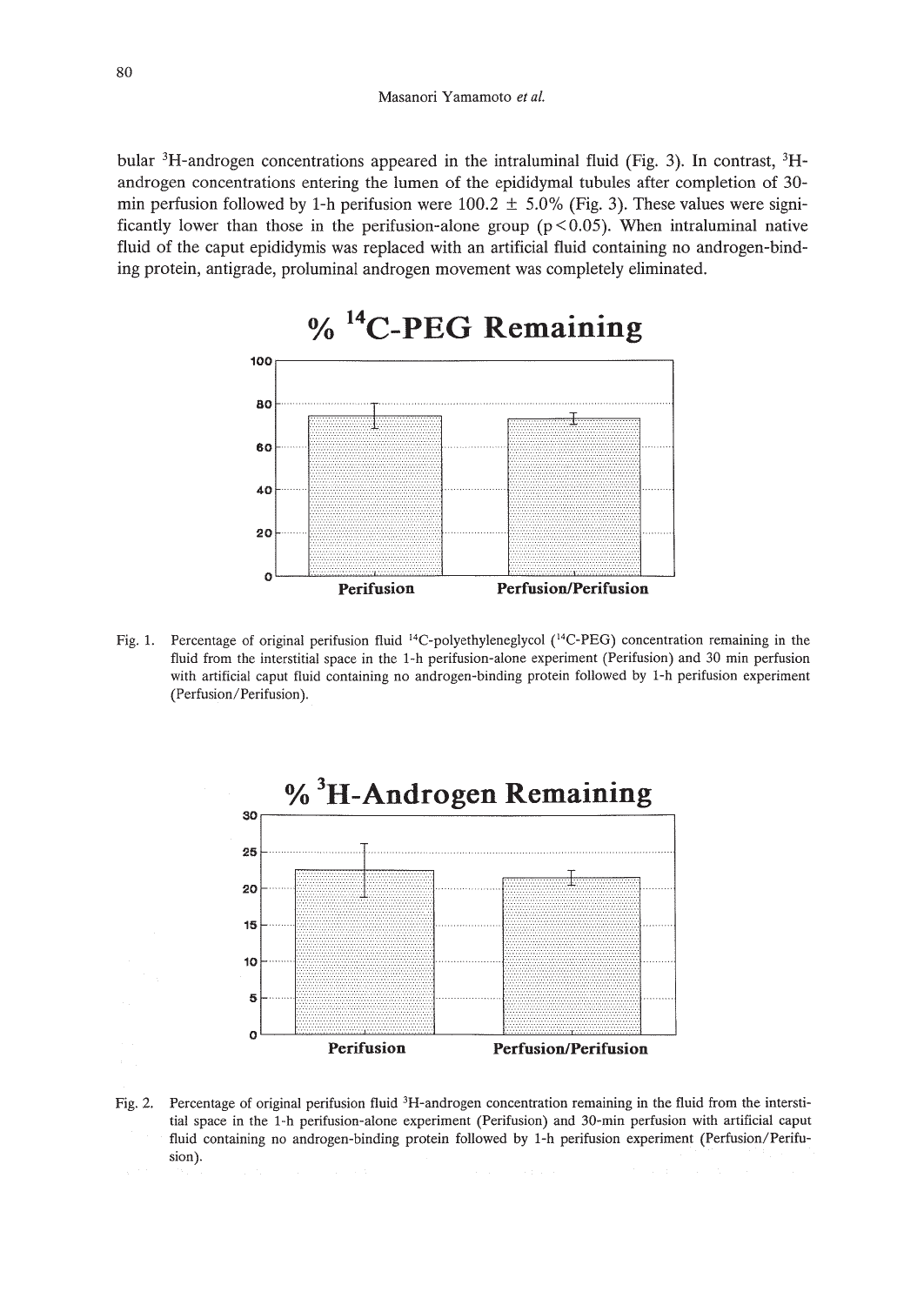

Fig. 3. Proluminal movement of 3H-androgens perifused in the caput epididymal interstitial space in the 1-h perifusion-alone experiment (Perifusion) and 30-min perfusion with artificial caput fluid containing no androgen-binding protein followed by 1-h perifusion experiment (Perfusion/Perifusion). Radioactivity in the tubule lumina was expressed as a percentage of radioactivity appearing in the same volume of interstitial fluid surrounding the same tubule at the same time period (intraluminal fluid counts per minute [CPM]  $\div$ interstitial fluid CPM X 100). Antigrade, uphill proluminal movement of 3H-androgens in the perifusionalone experiment is completely eliminated by removing native luminal androgen-binding protein.

# DISCUSSION

It has been determined that 3H-androgens appear in caput epididymal fluid in concentrations that are  $250$  to 300 percent of the concentrations present in interstitial fluid.<sup>6,7)</sup> This antigrade, proluminal <sup>3</sup>H-androgen movement is subject to inhibition with unlabeled testosterone.<sup>8</sup> Additionally, antigrade, proluminal androgen movement is eliminated by hypophysectomy and returned to normal by follicle-stimulating hormone or luteinizing hormone replacement.<sup>9,10</sup> We have recently demonstrated that adenosine triphosphate (ATP) concentrations in caput epididymal tissues after 0.1 mM dinitrophenol (DNP) or potassium cyanide treatment were significantly decreased and that these metabolic inhibitors at the same concentration then significantly reduced proluminal androgen movement in the caput epididymis and removed the antigrade or uphill aspect of proluminal androgen movement.<sup> $11)$ </sup> We seem to be getting two differing and confusing lines of results, which we have not completely resolved. One is the previously accepted hypothesis that 3H-androgens diffuse across the epididymal epithelia, but bind to intraluminal androgen-binding protein in the epididymis (concentration: approx. 270 nM)<sup>16</sup>), thus accounting for the antigrade movement of 3H-androgens and the maintenance of high androgen concentrations in the caput lumen.<sup> $5-8$ </sup>) The other is that an energy-requiring mechanism may be involved in the epididymal androgen uptake. $^{11}$ )

If this unique uphill proluminal androgen movement is accurate active transport, and if intraluminal native fluids are replaced with an artificial fluid containing no androgen-binding protein, antigrade proluminal androgen movement should still be maintained because androgen-binding protein in that case should not be important. Active transport should cause uphill movement into the intraluminal compartment even if intraluminal fluids are replaced with an artificial caput fluid. Therefore, we did the experiment in which a single epididymal tubule was perfused with an artificial fluid not containing androgen-binding protein, for 30 min, and then the normal perifusion system was started and continued for 1 h before taking the micropunctured sample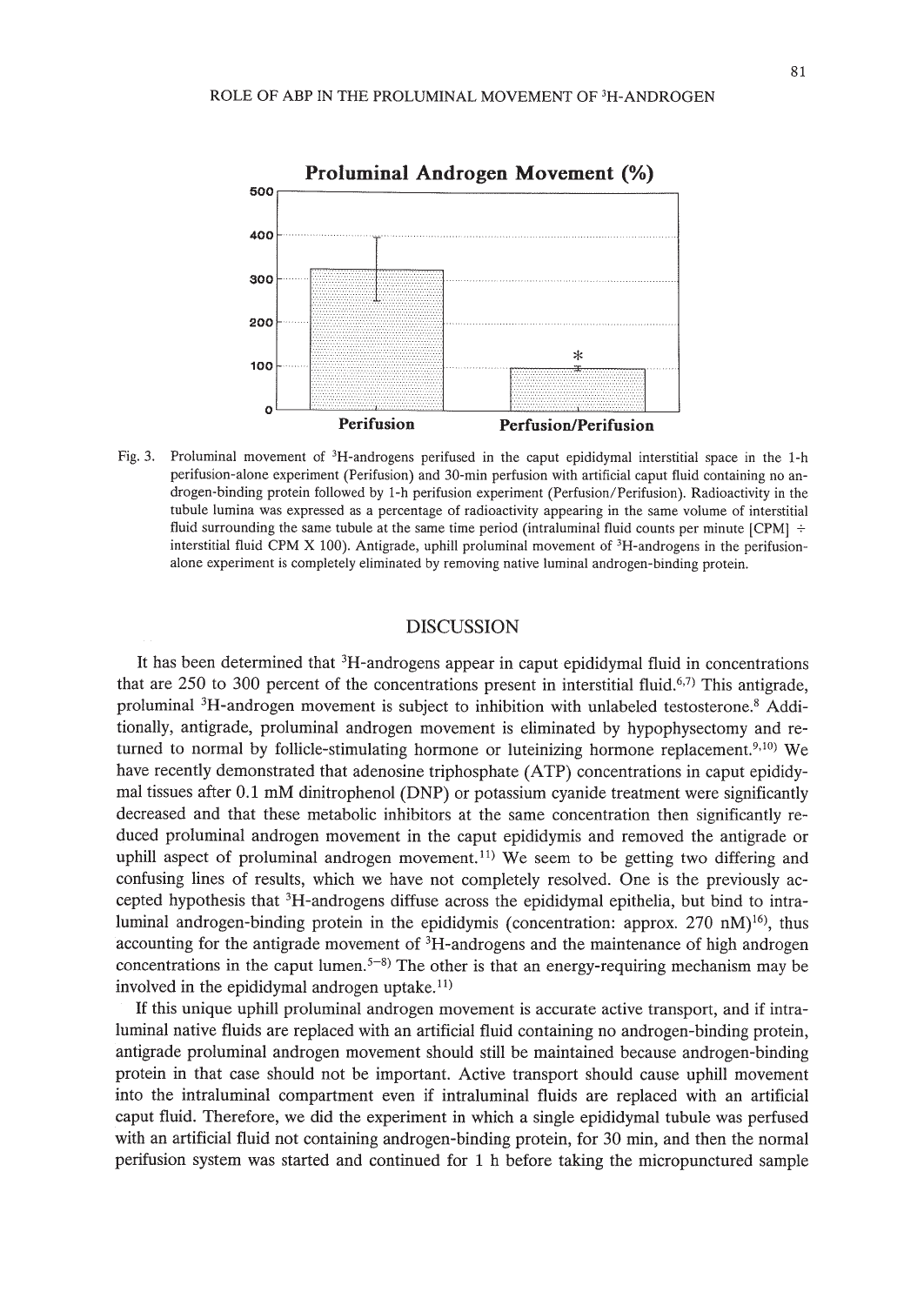back again. The present results indicate that antigrade proluminal movement of 3H-androgen in the caput epididymis does not occur in the absence of luminal androgen-binding protein.

Gerard et al.<sup>17)</sup> have recently given evidence that the androgen-binding protein internalized by receptor-mediated endocytosis still retains its androgen. This was the first direct evidence that androgen-binding protein and androgens are internalized together in the caput epididymal epithelium. Gerard<sup>17)</sup> gave evidence that androgen-binding protein brings androgen into the epithelial cell, and Tindall et al.<sup>18)</sup> earlier found that the epididymal cytosolic androgen receptor exhibited increased androgen binding in the presence of androgen-binding protein, but the meaning of this relative to epithelial cell function for androgen uptake remains unclear. More recently, Turner et al.<sup>19</sup> have shown that caput tubule uptake of  ${}^{3}$ H-androgens from the peritubular incubation fluid was significantly reduced by removal of native lumen content and significantly increased toward normal by perfusion with a fluid containing androgen-binding protein. This finding of Turner et al. that intraluminal androgen-binding protein enhances net androgen uptake by caput epididymal tubules from their surrounding medium in vitro is certainly consistent with our in vivo data. Our <sup>3</sup>H-androgen transport data is generally, though not inevitably, consistent with the concept that  ${}^{3}H$ -androgens move across the epididymal epithelium where they bind to intraluminal androgen-binding protein, are removed from the diffusible <sup>3</sup>H-androgen pool in the interstitial space, and thus concentrate on the luminal side of the epididymal epithelium. Nevertheless, one aspect of antigrade, proluminal androgen movement is not fully explained by the hypothesis that all free androgen movement across the epithelium is due to simple diffusion.

In conclusion, removal of caput epididymal lumen content significantly reduced antigrade proluminal movement of 3H-androgens into the caput epididymal lumen. This uphill proluminal androgen movement against concentration gradient occurs in the presence of intraluminal content, yet an energy-dependent process is also important in this phenomenon. The relationship between androgen-binding protein and energy-requiring mechanism remains undefined. Further experiments are needed to clarify the mechanism of androgen movement specifically across the caput epithelium.

### REFERENCES

- 1) Brooks, D.E.: Metabolic activity in the epididymis and its regulation by androgens. *Physiol. Rev.,* 61, 515- 555 (1981).
- 2) Robaire, B. and Hermo, L.: Efferent ducts, epididymis, and vas deferens: Structure, functions, and their regulation. In *The Physiology of Reproduction,* edited by Knobil, E. & Neil, J.D., Vol. 1. pp. 999-1080. (1988) Raven Press, New York.
- 3) Pujol, A., Bayard, F., Louvet, J.P. and Boulard, C: Testosterone and dihydrotestosterone concentrations in plasma, epididymal tissue and seminal fluids of rats. *Endocrinol.,* 98, 111-113 (1976).
- 4) Boujard, D., Thomas, D. and Garnier, D.H.: Regional distribution of steroids in the dog epididymis. *Reprod. Nutr. Dev.,* 22, 931-939 (1982).
- 5) Turner, T.T., Jones, CE., Howards, S.S., Zegeye, B. and Gunsalus, G.L.: On the androgen microenvironment of maturing spermatozoa. *Endocrinol.,* 115, 1925-1932 (1984).
- 6) Yamamoto, M. and Turner, T.T.: Transepithelial movement of non-polar and polar compounds in male rat reproductive tubule examined by in vivo microperifusion and in vivo micropuncture. J. *Urol.,* 143, 853-856 (1990).
- 7) Turner, T.T.: Transepithelial movement of 3H-androgen in seminiferous and epididymal tubules: A study using in vivo micropuncture and in vivo microperifusion. *BioI. Reprod.* 39, 399-408 (1988).
- 8) Turner, T.T., Jones CE. and Roddy, M.S.: On the proluminal movement of 3H-androgens across the rat epididymal epithelium. *Bioi. Reprod.,* 40, 143-152 (1989).